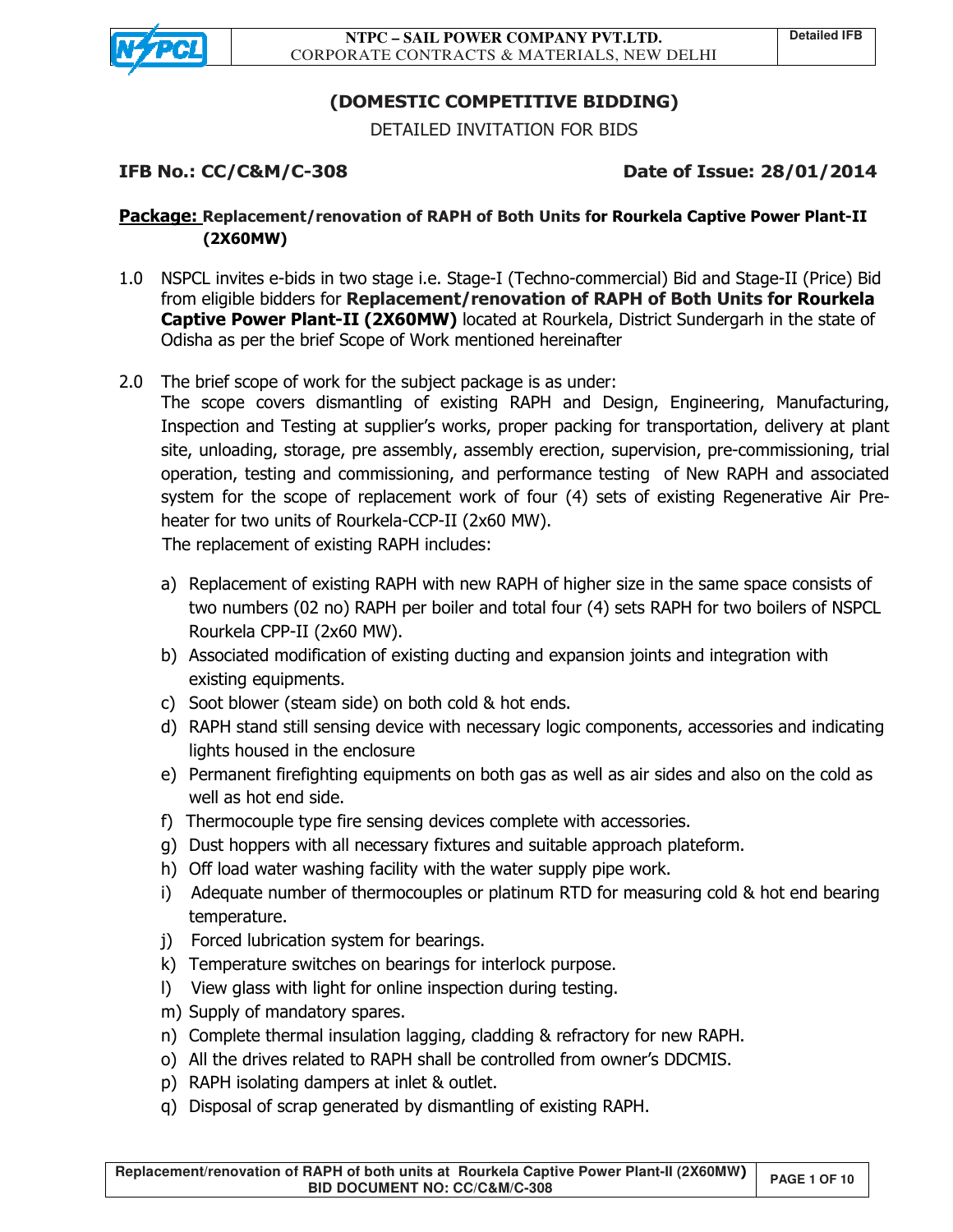

- r) All the necessary civil and structural works are in the scope of bidder.
- s) Any other equipment/accessories/instrumentation etc. to make the system complete for reliable and safe operation.
- t) Erection, commissioning, trial operation & performance guarantee testing of RAPH.
- 3.0 NSPCL intends to finance the subject Package through Internal resources/Domestic Borrowings.
- 4.0 Detailed specification, scope of work and terms & conditions are given in the bidding documents, which are available for examination at the address given below till the last date for requesting the bidding documents indicated herein. The salient details and schedule for the bidding is as under:

| Document No                                             | CC/C&M/C-308                  |
|---------------------------------------------------------|-------------------------------|
| Source of IFB/NIT                                       | <b>NSPCL Corporate Office</b> |
| <b>Contract Classification</b>                          | Equipment Supply & Erection   |
| Document Download / Sale Commencement Date & Time       | 30/01/2014 10:00:00           |
| Document Download / Sale Close Date & Time              | 24/02/2014 17:00:00           |
| Last Date & Time for Receiving Clarifications           | 10/03/2014 17:00:00           |
| Amendment/clarification if any to bid document by NSPCL | 21/03/2014 17.00.00           |
| Last Date and Time for techno-commercial Bid submission | 01/04/2014 14:30:00           |
| Techno-commercial Bid Opening Date & Time               | 01/04/2014 15:00:00           |
| Date of submission of Stage- II (Price) Bid             | shall be intimated separately |
| Cost of Bidding Documents                               | Rs. 7,875/-                   |
| Bid Security / EMD                                      | Rs. 55.68 Lac                 |

- 5. A complete set of Bidding Documents is to be downloaded from NSPCL's e-tender website "**http://www.tenderwizard.com/NSPCL''**after registration on the website and after paying the cost of bidding documents(non-refundable) as mentioned at clause 4.0 above in the form of an Account Payee Demand Draft / Bankers' Pay Order in favour of NTPC-SAIL Power Company Private Limited or "NSPCL" payable at New Delhi or through Electronic Money Transfer into NSPCL's Account No. 0007 0500 2031 of ICICI Bank, Connaught Place Branch, New Delhi, (IFSC Code ICIC 0000007) and entering its details at the appropriate place on the website. The original of the Demand Draft / Bankers' Pay Order or printed copy of the transaction statement for the Electronic Money Transfer is to be submitted in original at the address indicated below along with the Earnest Money Deposit.
- 5.1 Only the downloaded documents are to be used for bidding purposes. Bids shall be submitted and opened at the address given below in the presence of Bidder's representatives who choose to attend.

**Replacement/renovation of RAPH of both units at Rourkela Captive Power Plant-II (2X60MW)** RAPH OF DOIN UNITS AT HOUTKER Captive Power Plant-II (2X60MW) PAGE 2 OF 10<br>BID DOCUMENT NO: CC/C&M/C-308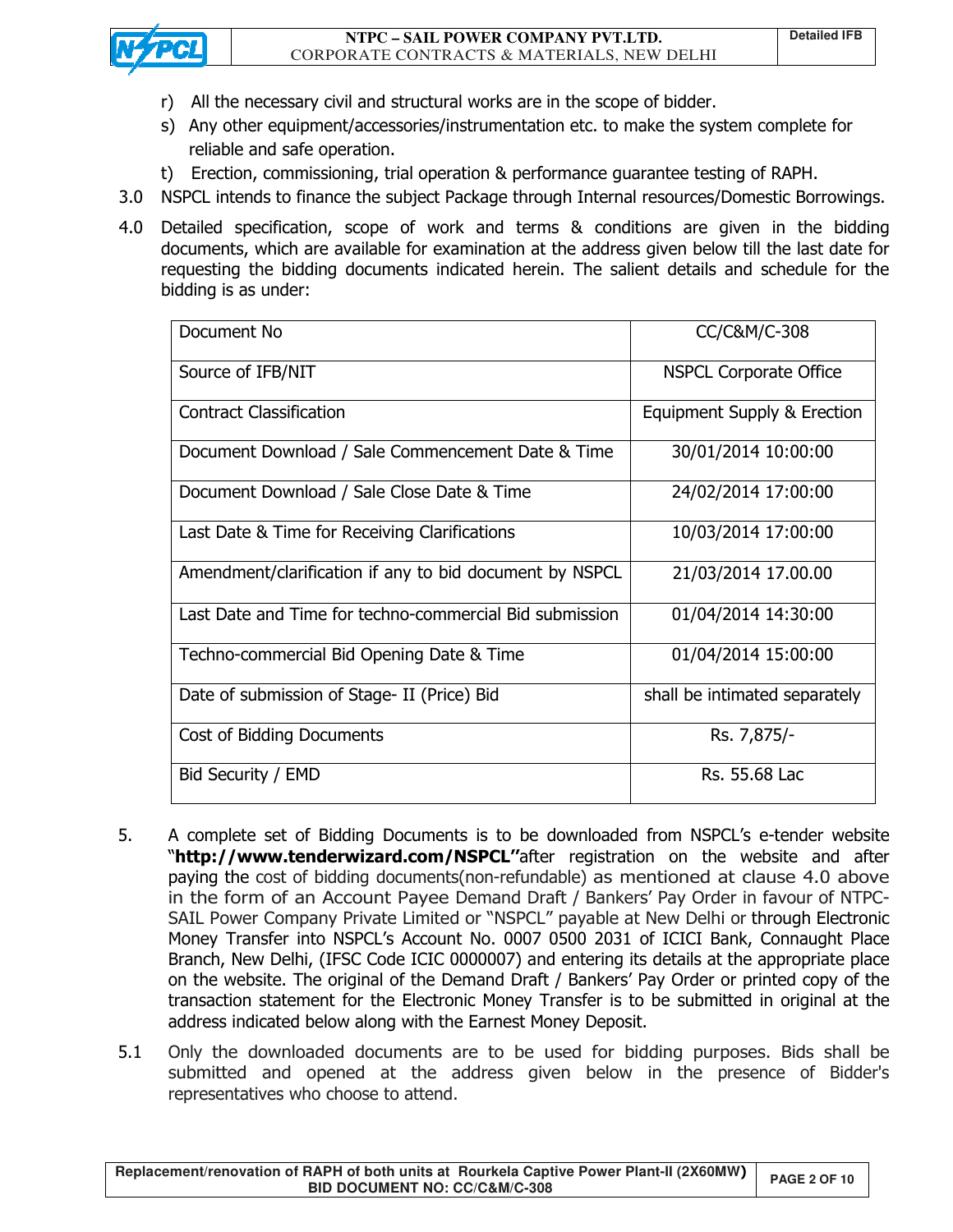5.2 All bids must be accompanied by Bid Security for an amount of **INR 55.68 Lac (Indian Rupees Fifty Five Lac Sixty Eight Thousand only)** in the form as stipulated in the Bidding Documents.

**BIDS FOR WHICH ACCEPTABLE BID SECURITY AND COST OF BIDDING DOCUMENTS IN A SEPARATE SEALED ENVELOPE IS NOT RECEIVED PHYSICALLY AT THE ADDRESS INDICATED BELOW SHALL BE REJECTED BY THE EMPLOYER AS BEING NON-RESPONSIVE AND RETURNED TO THE BIDDERS WITHOUT BEING OPENED.** 

- 5.3 The Bidder may examine the bidding documents and may request for any modification or clarification or suggestions or deviation to the bidding documents prior to the specified last date for clarifications. The bidders are required to send his request to NSPCL at emails rajendra010614@gmail.com and ahirwar.rp@gmail.com for any modification or clarification or suggestions through email only on or before the specified last date for the same.
- 5.4 Subsequent to last date for receipt of clarifications, NSPCL shall internally review the clarifications/ suggestions/deviations of the bidders and transmit the response (without identifying the source of query) to all prospective Bidders who have received the bidding documents. The response shall be sent through amendments/ clarifications to the bidding documents through email. While making his Techno-Commercial Bid & Price Bid; the bidder shall take into consideration all terms, conditions and specifications of the Bidding Documents, the amendment(s)/ clarification(s)/ addenda/errata (if any) issued by NSPCL prior to opening of Techno-Commercial Bids.

In case any modification (s) or clarification (s) or suggestion (s) of the bidders is / are not accepted in the said amendments/ clarifications made to the bidding documents; the bidders shall suitably take in to account the implication of such modification or clarification or suggestions by the bidder into their bid prices, if any, and submit their bid without any further modification or clarification or suggestions or deviation.

5.5 During the submission of Techno-Commercial Bid, Bidders shall be required to furnish a 'No Deviation Certificate' confirming full compliance to the terms, conditions and Technical Specifications of Bidding Documents and Amendment(s)/ Clarification(s) (if any), failing which bids shall be rejected and will not be opened.

#### 6.0 **Qualifying Requirements for Bidders (QR):**

- 6.1.0 In addition to the satisfactory fulfillment of the requirements stipulated under section ITB (Instructions to Bidder) of the bid documents, the bidder shall meet the qualifying requirements stipulated under clauses 6.1.1 or 6.1.2 or 6.1.3 and 6.2.0 below:
- 6.1.1 The bidder should have executed the work(s) of design, engineering, supply, erection & commissioning of Rotary Regenerative type Air Preheater with vertical axis of rotation, for at least one unit of a pulverized coal fired power stations having unit rating of 60 MW or above and the same should have been in successful operation for a period not less than 01 (one) year as on the date of Techno-Commercial Bid Opening.
- 6.1.2 i) The Bidder, who has only supplied, erected & commissioned Rotary Air Pre heater of type as mentioned at clause 6.1.1 can also participate provided he has collaboration or valid licensing agreement for design, engineering, manufacturing of Air Preheaters in India, with such agency who meets the requirements stipulated at clause 6.1.1 above.

#### **AND**

| Replacement/renovation of RAPH of both units at Rourkela Captive Power Plant-II (2X60MW) | <b>PAGE 3 OF 10</b> |
|------------------------------------------------------------------------------------------|---------------------|
| <b>BID DOCUMENT NO: CC/C&amp;M/C-308</b>                                                 |                     |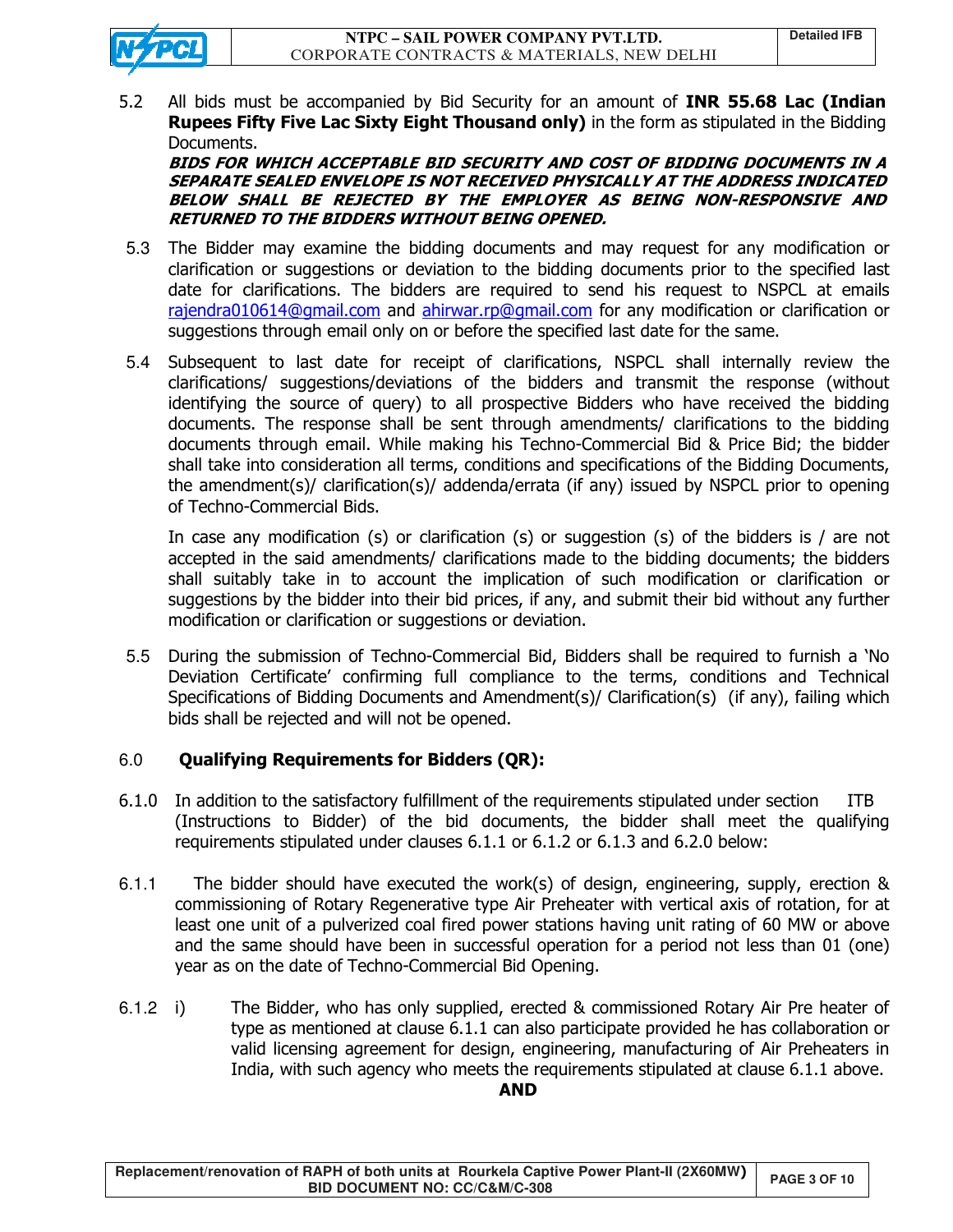**NTPC – SAIL POWER COMPANY PVT.LTD.**  CORPORATE CONTRACTS & MATERIALS, NEW DELHI



- ii) The Bidder shall furnish an undertaking jointly executed by him and his collaborator / Licenser as per the format enclosed in the bid document for the satisfactory performance of the Air Preheaters. This joint deed of undertaking shall be submitted along with the bid, failing which the Bidder shall be disqualified and his bid shall be rejected. Further, in case of award, Bidder's collaborator / Licenser will be required to furnish an on demand bank guarantee for 1% (one per cent) of the total contract price in addition to the contract performance security to be provided by the Bidder.
- 6.1.3 The Bidder should have executed Renovation & Modernization (R&M) works including Regenerative Air Preheaters in pulverised coal fired unit(s) of 60 MW or above rating and the unit after R&M works should have been in successful operation for a period not less than 01 (one) year as one the date of Techno-Commercial Bid Opening. In such case, the Bidder shall source the Air Preheater from an agency who meets the requirement stipulated in clause 6.1.1 above and shall also comply to clause 6.1.2(ii) above.

## 6.2.0 **Financial Criteria of Bidder:**

- 6.2.1 The average annual turnover of the Bidder, in the preceding three (3) financial years as on date of bid opening, shall not be less than **Rs. 2139 Lakh (Indian Rupees Two Thousand One Hundred Thirty Nine Lakh only)**.
- 6.2.2 The Net Worth of the Bidder as on the last day of the preceding financial year shall not be less than 25% of its paid-up share capital.
- 6.2.3 In case the Bidder is not able to furnish its audited financial statements on standalone entity basis, the unaudited unconsolidated financial statements of the Bidder can be considered acceptable provided the Bidder further furnishes the following documents for substantiation of its qualification:
	- (a) Copies of the unaudited unconsolidated financial statements of the Bidder along with copies of the audited consolidated financial statements of its Holding Company.
	- (b) A Certificate from the CEO/CFO of the Holding Company, as per the format enclosed in the bid documents, stating that the unaudited unconsolidated financial statements form part of the consolidated Annual Report of the Company.
- 6.2.4 In case where audited results for the preceding financial year are not available, certification of financial statements from a practicing Chartered Accountant shall also be considered acceptable.
- 6.2.5 In case a Bidder does not satisfy the financial criteria, stipulated at Cl. 6.2.1 and/ or Cl. 6.2.2 above on its own, the Holding Company / Promoter Company(ies) would be required to meet the stipulated turnover requirements at Cl. 6.2.1 above, provided that the net worth of such Holding Company / Promoter Company(s) as on the last day of the preceding financial year is at least equal to or more than the paid-up share capital of the Holding Company. In such an event, the Bidder would be required to furnish along with its bid, a Letter of Undertaking from the Holding Company / Promoter Company(s), supported by Board Resolution, as per the format enclosed in the bid documents, pledging unconditional and irrevocable financial support for the execution of the Contract by the Bidder in case of award.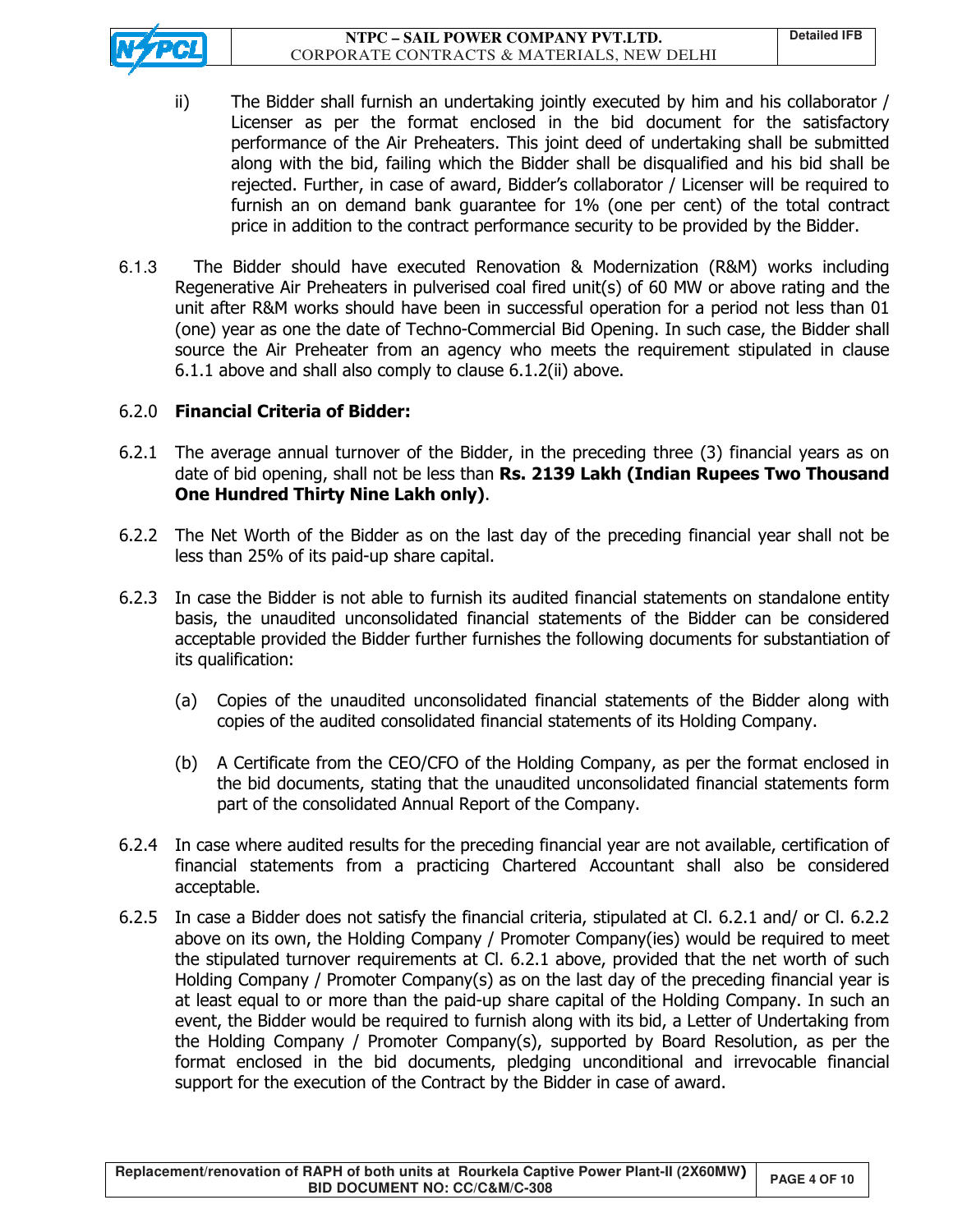

- 6.2.6 The unutilized line of credit for fund based and non-fund based limits with cash and bank balances including fixed deposits of the Bidder as on a date not earlier than 15 days prior to the date of bid opening, duly certified by its bankers shall not be less than **Rs.1326 Lakh (Indian Rupees One Thousand Three Hundred Twenty Six Lakh only)**. In case certificates from more than one bank are submitted, the certified unutilized limits shall be of the same date from all such banks.
- 6.2.7 Where another Company of the group acting as the Treasury Centre is responsible for Treasury Management of the Bidder having combined credit/guarantee limit for the whole group, the Bidder would be required to provide a Banker's certificate regarding the unutilized line of credit for fund based and non-fund based limits together with cash and bank balances including fixed deposits available to such Treasury Centre. Further, Treasury Centre shall certify that out of the aforesaid limits certified by the bankers, the Bidder shall have access to the line of credit of a level not less than the specified amount at Cl. 6.2.6 above. In proof of this, the Bidder would be required to furnish along with its bid, a Letter of Undertaking from the Treasury Centre, supported by a Resolution passed by the Board of Directors of the holding company, as per the format enclosed in the bid documents, pledging unconditional and irrevocable financial support for the execution of the Contract by the Bidder in case of award.
- 6.2.8 In case the Bidder's unutilized line of credit for fund based and non-fund based limits specified at Cl. 6.2.6 above is not sufficient, a comfort letter from one of the bankers specified in the bid documents unequivocally stating that in case the Bidder is awarded the Contract, the Bank would enhance line of credit for fund based and non-fund based limits to a level not less than the specified amount to the bidder or to the Treasury Management Centre as the case may be, shall be acceptable.

## **NOTES:**

- i) Net worth means the sum total of the paid up share capital and free reserves. Free reserve means all reserves credited out of the profits and share premium account but does not include reserves credited out of the revaluation of the assets, write back of depreciation provision and amalgamation. Further, any debit balance of Profit and Loss account and miscellaneous expenses to the extent not adjusted or written off, if any, shall be reduced from reserves and surplus.
- ii) Other income shall not be considered for arriving at annual turnover.
- 6.3.0 Notwithstanding anything stated above, the Employer reserves the right to assess the capabilities and capacity of the Bidder / his collaborators / associates / subsidiaries / group companies to perform the contract, should the circumstances warrant such assessment in the overall interest of the Employer.
- 7.0 NSPCL reserves the right to reject any or all bids or cancel/withdraw the Invitation for Bids without assigning any reason whatsoever and in such case no bidder/intending bidder shall have any claim arising out of such action.
- 8.0 Issuance / Downloading of Bid Documents by any Bidder or payment / acceptance of tender documents cost shall not construe that such Bidder is considered to be qualified.